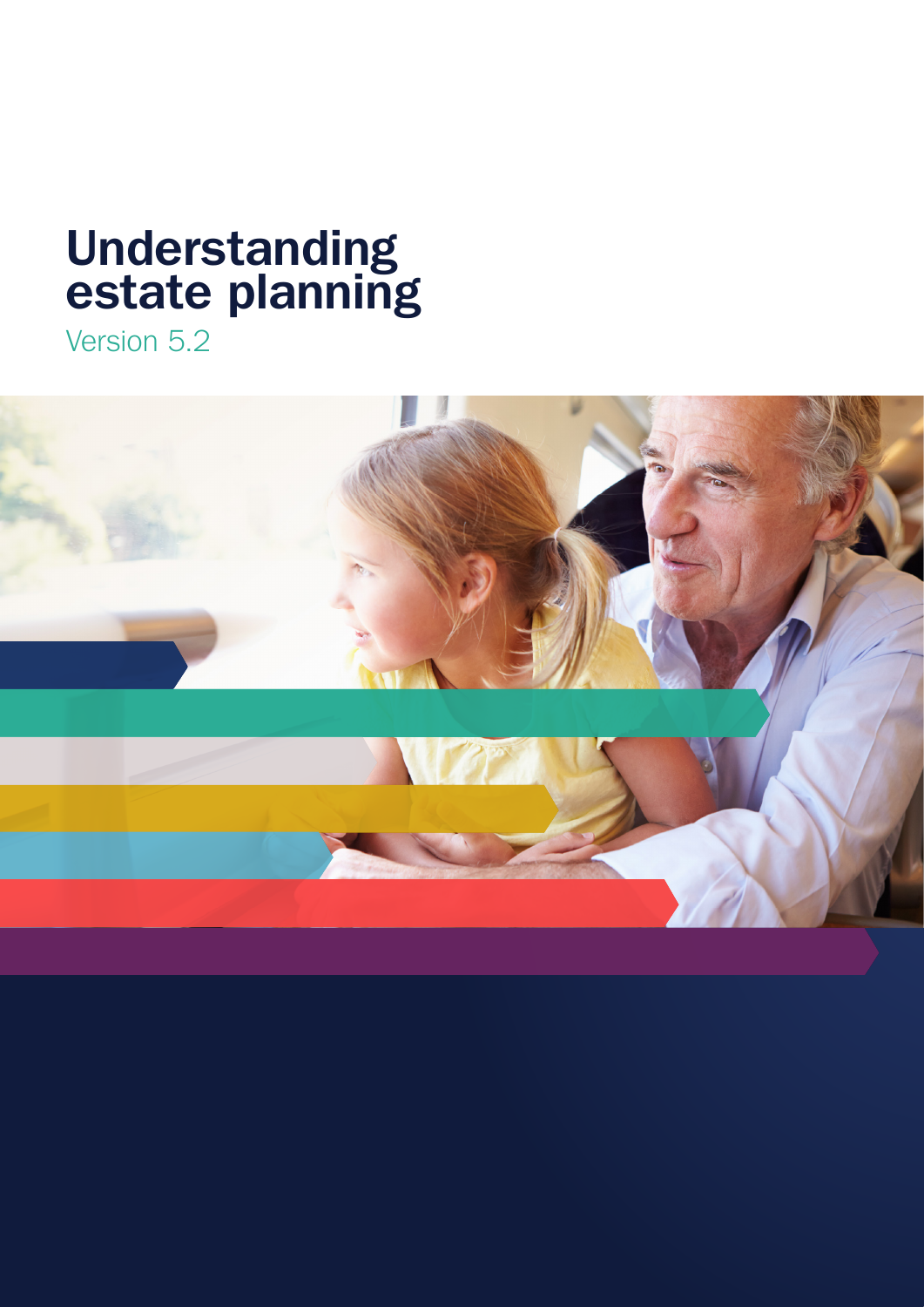This document provides some additional information to help you understand the financial planning concepts discussed in the SOA in relation to **estate planning**.

This document has been published by GWM Adviser Services Limited AFSL 230692, registered address 105-153 Miller St North Sydney NSW 2060, ABN 96 002 071 749 for use in conjunction with Statements of Advice prepared by its authorised representatives and the representatives or authorised representatives of National Australia Bank Limited, Godfrey Pembroke Limited, Apogee Financial Planning Limited, Meritum Financial Planning Limited, JBWere Limited and Australian Financial Services Licensees with whom it has a commercial services agreement.

This document contains general information about some of the benefits, costs and risks associated with certain product classes and strategies and should not act as a substitute for receiving appropriate legal advice. It is designed for use in conjunction with a Statement of Advice that takes into account the circumstances and objectives of an individual. Before making a commitment to purchase or sell a financial product, you should ensure that you have obtained an individual Statement of Advice.

As legislation may change, you should ensure you have the most recent version of this document.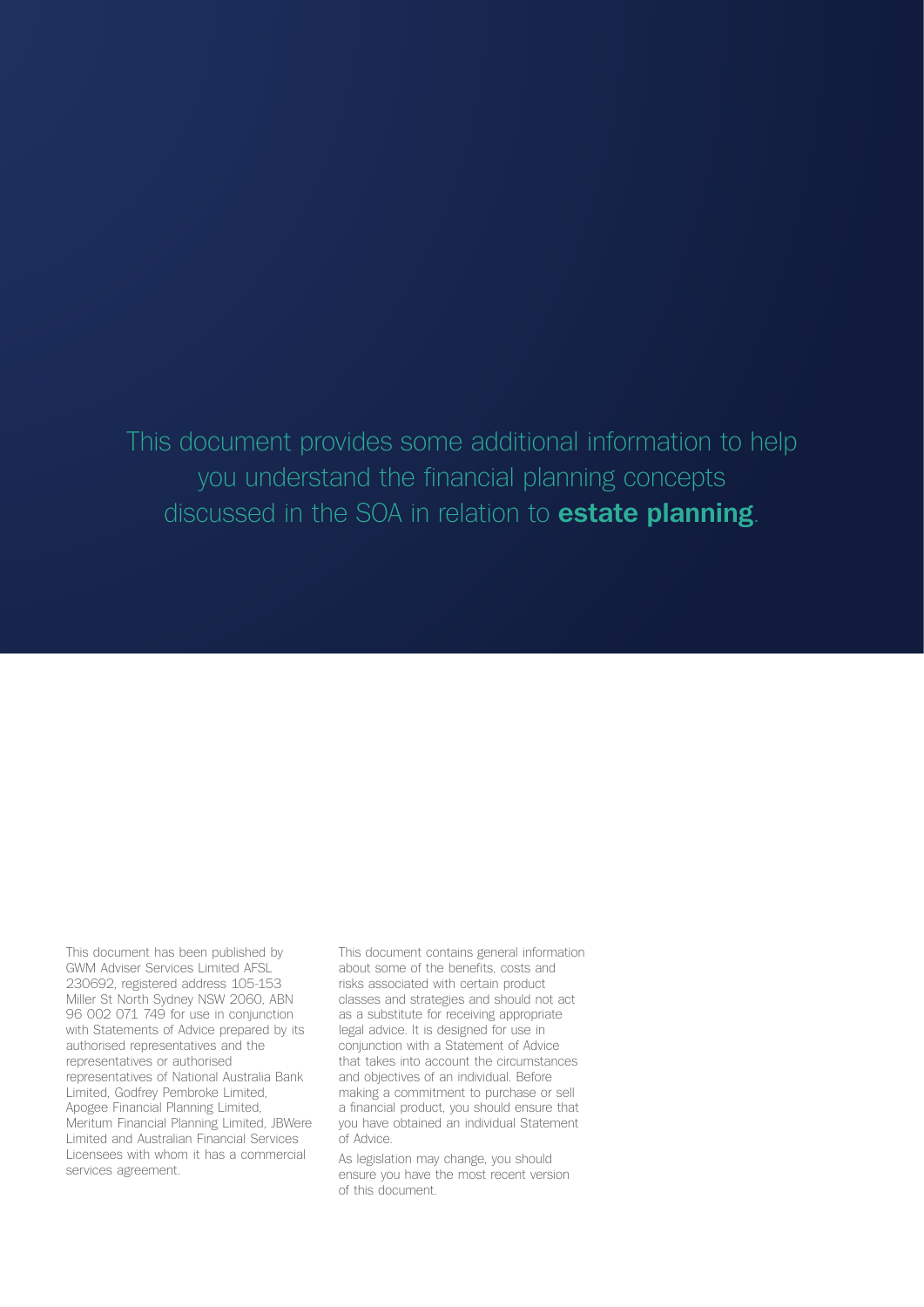

# **HOW TO READ THIS DOCUMENT**

Managing your finances to meet your day to day requirements as well as your long-term goals can be a complex task. There are all sorts of issues you need to consider such as taxation, legislation, protecting your wealth and assets, associated costs and the inherent risks of investment. When undertaking a financial plan it is important you understand how these issues will impact you and what you should expect over time.

Your financial adviser will provide you with a Statement of Advice (SOA) which sets out the details of the advice and how it will meet your goals and objectives.

This document provides some additional information to help you understand the financial planning concepts discussed in the SOA in relation to **estate planning**.

It is very important you read this document to help you understand the benefits of the strategies recommended to you and the associated costs and risks.

Please contact your adviser if you do not understand anything, or need further information or clarification.

# Estate planning

An effective estate plan includes tax effective Wills to protect your estate and the interests of your beneficiaries in the event of your death.

Jointly held assets, trust assets and superannuation however, are not necessarily dealt with by the terms of the Will. These are usually considered 'non-estate' assets for estate planning purposes. Note there may be specific State legislation that classifies nonestate assets as 'notional estate' for the purposes of a family provision challenge.

It is therefore important to have considered a comprehensive estate plan to ensure all assets are transferred according to your wishes in the most effective and efficient manner.

Outlined below are some factors to consider when developing your estate plan.

# Your Will

Dying without a Will or with an invalid Will is known as dying intestate. In such an event, laws are in place in each State and Territory to determine how your estate will be administered. This may result in your estate assets being distributed against your wishes as well as incurring unnecessary tax liabilities for your beneficiaries.

Your Will is the document that directs how your estate is to be distributed amongst your nominated beneficiaries.

Most people wrongly believe their Will covers all their assets, so special care should be taken to ensure the ownership and control of all your assets including 'non-estate' assets, pass to beneficiaries in the way you intend.

You are required to nominate an executor in your Will. The executor has the duty of carrying out your wishes in the Will and is granted power to administer the estate. This is likely to include collecting assets, paying off any debts and distributing the benefits to those entitled.

Careful consideration is required when appointing the executor. It is recommended you discuss the appointment with that person prior to making the Will. In addition to estate beneficiaries, executors may also be your solicitor, accountant or a public trustee.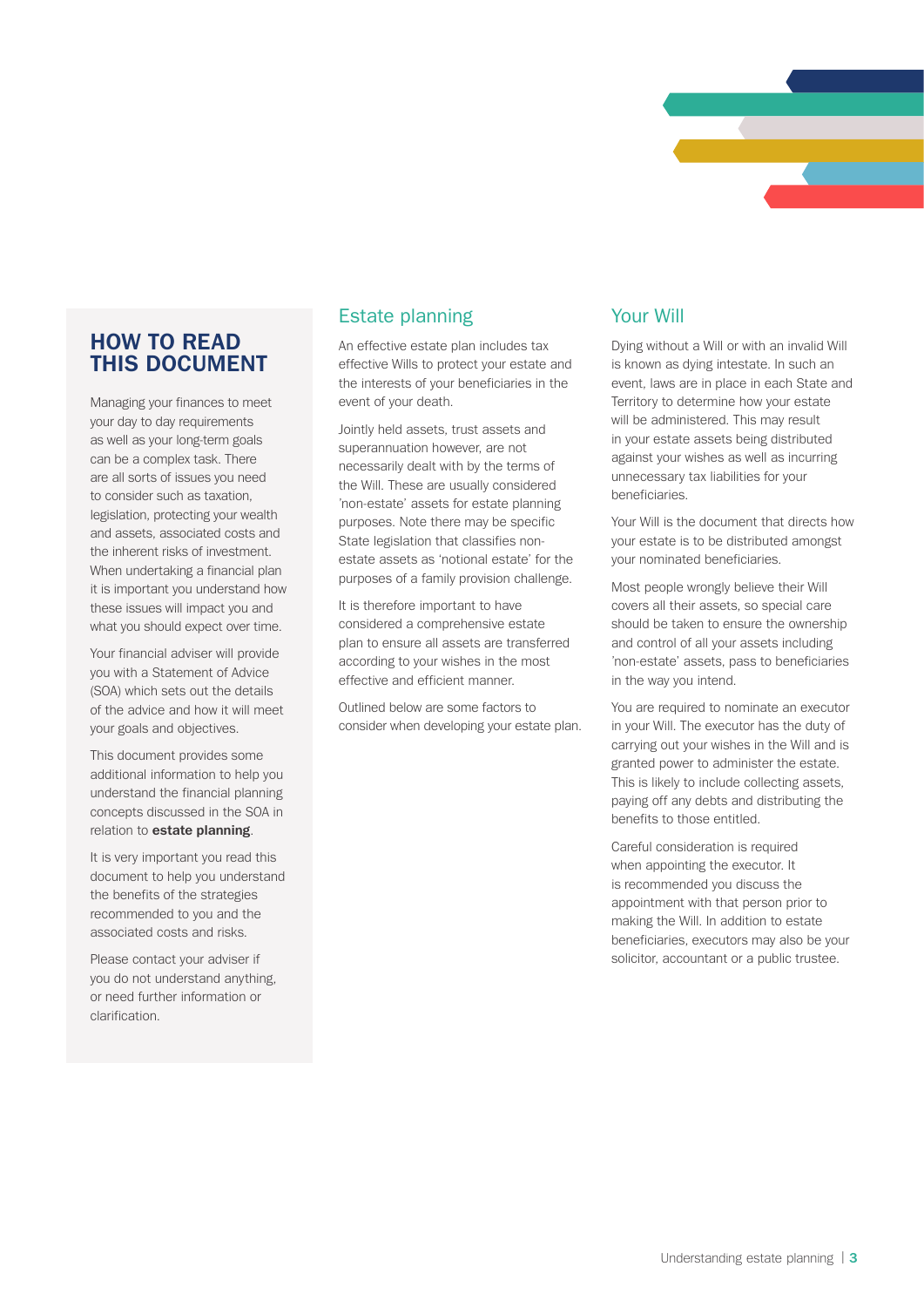#### Your superannuation

Generally, your superannuation is an asset excluded from your Will. If you do not have a valid binding beneficiary nomination in place at the time you pass away, any benefit payable upon death is distributed by the superannuation trustee in accordance with the Trust Deed. This usually gives the trustee the discretion to decide who should receive your superannuation entitlements. Alternatively, you are able to put a binding nomination in place to remove trustee discretion. You must follow some important steps to make sure that your beneficiary nomination is valid (see below). This includes making sure that the person you nominate is an eligible beneficiary. Eligible beneficiaries are detailed in superannuation legislation and include your legal personal representative and your 'dependents'. A dependent for this purpose includes your spouse, your children, any financial dependent or a person in an interdependency relationship with you.

Your superannuation may be paid to your estate. This may arise if:

- you have a valid binding nomination in place directing payment to your estate, because you don't have a valid binding nomination in place, or
- the trustee uses discretion to pay to the estate, or
- the rules of the superannuation fund automatically directs the payment in certain circumstances.

Therefore, even if your intention is to direct your superannuation directly to a beneficiary, you should include a provision to deal with superannuation in case it is paid to your estate.

#### Death benefit nominations

Subject to the rules of the fund, there are a number of different types on beneficiary nominations that you may be able to put in place.

A non-binding death benefit nomination is used only as a guide by the trustee when deciding who should receive your death benefit. This means that although the trustee can take your direction into account, they are not bound by your nomination and may choose to pay the benefit to another individual or to your estate.

A lapsing binding death benefit nomination allows you to nominate who will receive your superannuation benefits in the event of your death and ensures the trustee is legally bound by your wishes (provided that your nomination is valid). The nomination is able to be amended or cancelled at any time and generally is required to be renewed every three years, or periodically (depending on the rules of the specific superannuation fund). The validity of your binding nomination is usually only reviewed when you pass away. If your binding nomination is not valid, the trustee will distribute the superannuation death benefit in accordance with the Trust Deed.

A non-lapsing death benefit nomination is a binding death benefit nomination that does not lapse. A non-lapsing nomination will remain in force until such time it is amended or revoked by you. As is the case with a lapsing binding nomination, the validity of your binding nomination is usually only reviewed when you pass away. If your binding nomination is not valid, the trustee will distribute the superannuation death benefit in accordance with the Trust Deed.

Regardless of the type of nomination you make, it is important to review on an ongoing basis to ensure it continues to reflect your estate planning wishes and goals.

#### Testamentary trusts

A testamentary trust is a trust created pursuant to your Will and may have several significant advantages. There are different types of testamentary trusts, including discretionary trusts and special disability trusts.

As with any trust, the trustee must act according to the terms of a trust deed and has the duty and responsibility to look after trust property for the benefit of others. Appointing a trustee may involve a financial cost and as the trustee will have discretion over the assets, you should carefully consider who you appoint as trustee.

The terms of the trust deed of a testamentary trust are contained in the Will.

As with most trusts, a testamentary trust will normally give the trustee:

- the discretion to allocate income and capital among any of the beneficiaries
- wide powers of investment, and
- the power to wind up the trust at any time.